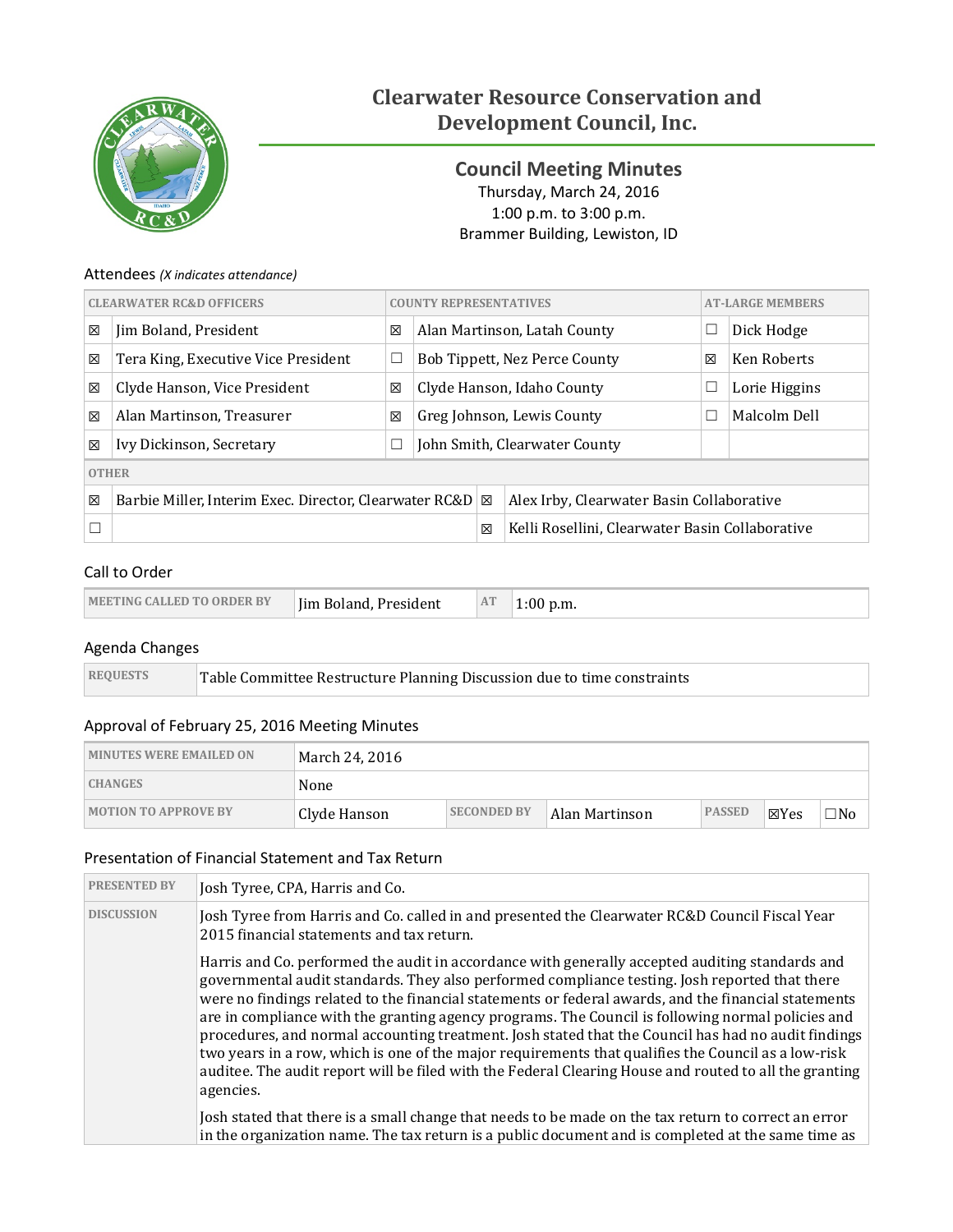|                             | the audit so that the information in the audit and tax return is consistent. They also review the<br>questions in the tax return to determine risk for the organization. He stated that the Council's tax<br>return is considered very conservative in the nonprofit world. He asked that we verify accuracy and<br>spelling of names, particularly in the Board of Director's section, which should reflect Board<br>standing as of September 30, 2015. Barbie Miller will review and report back to Harris and Co. |                                                                                                                                                                                                |                    |                                                                                           |               |                 |              |  |  |  |
|-----------------------------|----------------------------------------------------------------------------------------------------------------------------------------------------------------------------------------------------------------------------------------------------------------------------------------------------------------------------------------------------------------------------------------------------------------------------------------------------------------------------------------------------------------------|------------------------------------------------------------------------------------------------------------------------------------------------------------------------------------------------|--------------------|-------------------------------------------------------------------------------------------|---------------|-----------------|--------------|--|--|--|
|                             |                                                                                                                                                                                                                                                                                                                                                                                                                                                                                                                      | Josh stated that once the Council approves the statements and tax return, they will assist Barbie<br>Miller and Alan Martinson in submitting the documents through the Federal Clearing House. |                    |                                                                                           |               |                 |              |  |  |  |
|                             | Josh noted that the single audit requirements have changed for Fiscal Year 2016. In addition to<br>wording and compliance changes, the threshold for single audits increased to \$750,000. Josh does<br>not anticipate much change for the Council as long as the same level of grant awards continue.                                                                                                                                                                                                               |                                                                                                                                                                                                |                    |                                                                                           |               |                 |              |  |  |  |
|                             |                                                                                                                                                                                                                                                                                                                                                                                                                                                                                                                      |                                                                                                                                                                                                |                    | Josh encouraged the Council to reach out to Harris and Co. throughout the year as needed. |               |                 |              |  |  |  |
|                             | Barbie Miller reported that Jake Emery spent 1.5 days in the office to perform the audit. The audit<br>went smoothly, and it was an excellent opportunity to discuss with him current processes and<br>proposed changes.                                                                                                                                                                                                                                                                                             |                                                                                                                                                                                                |                    |                                                                                           |               |                 |              |  |  |  |
| <b>CONCLUSIONS</b>          | Motion to accept the audit and tax return with corrections to the organization name and phone<br>number.                                                                                                                                                                                                                                                                                                                                                                                                             |                                                                                                                                                                                                |                    |                                                                                           |               |                 |              |  |  |  |
| <b>MOTION TO APPROVE BY</b> |                                                                                                                                                                                                                                                                                                                                                                                                                                                                                                                      | Clyde Hanson                                                                                                                                                                                   | <b>SECONDED BY</b> | Greg Johnson                                                                              | <b>PASSED</b> | $\boxtimes$ Yes | $\square$ No |  |  |  |

### Treasurer's Report

| <b>PRESENTED BY</b>         | Alan Martinson                                                                                                                                                                                                                                                                                                                                                     |               |                    |           |               |                 |     |  |  |
|-----------------------------|--------------------------------------------------------------------------------------------------------------------------------------------------------------------------------------------------------------------------------------------------------------------------------------------------------------------------------------------------------------------|---------------|--------------------|-----------|---------------|-----------------|-----|--|--|
| <b>DISCUSSION</b>           | Alan Martinson presented the Treasurer's Report and the Transaction Report by Class, as of March<br>23, 2016. Alan described the details of the Report, including any discrepancies and negative<br>balances, and stated that all of the reimbursements have been submitted.<br>Alan also stated that the weed management areas will be receiving funds soo        |               |                    |           |               |                 |     |  |  |
|                             | Ivy Dickinson stated that there was a large check issued on behalf of Idaho Firewise, resulting in a<br>large negative balance for the Idaho Firewise account. Barbie Miller said she will issue the ASAP<br>request for reimbursement as soon as she mails the check, and that the BLM reimbursements are<br>typically received within a few days of the request. |               |                    |           |               |                 |     |  |  |
| <b>CONCLUSIONS</b>          | Motion to accept the Treasurer's Report as presented.                                                                                                                                                                                                                                                                                                              |               |                    |           |               |                 |     |  |  |
| <b>MOTION TO APPROVE BY</b> |                                                                                                                                                                                                                                                                                                                                                                    | Ivy Dickinson | <b>SECONDED BY</b> | Tera King | <b>PASSED</b> | $\boxtimes$ Yes | □No |  |  |

#### Executive Director's Report

| <b>PRESENTED BY</b>                               | Barbie Miller |  |  |  |
|---------------------------------------------------|---------------|--|--|--|
| <b>ACTIVITIES, ACCOMPLISHMENTS, &amp; UPDATES</b> |               |  |  |  |

Barbie Miller transitioned into the role of Interim Executive Director upon Renee Hill's resignation. Renee and Barbie spent two weeks training.

Barbie has been involved in 2016 CBYCC program activities, including hiring crew leaders and program preparation.

Tera King and Barbie Miller prepared and submitted a grant application to US Army Corps of Engineers for funding for the Orofino CBYCC crew.

Barbie provided an update on the direct deposit option for long-term contractors that was approved at the last Council meeting. There would be additional, unanticipated expenses involved in order to utilize Intuit's direct deposit service through QuickBooks. However, Umpqua Bank offers ACH as one of their commercial banking services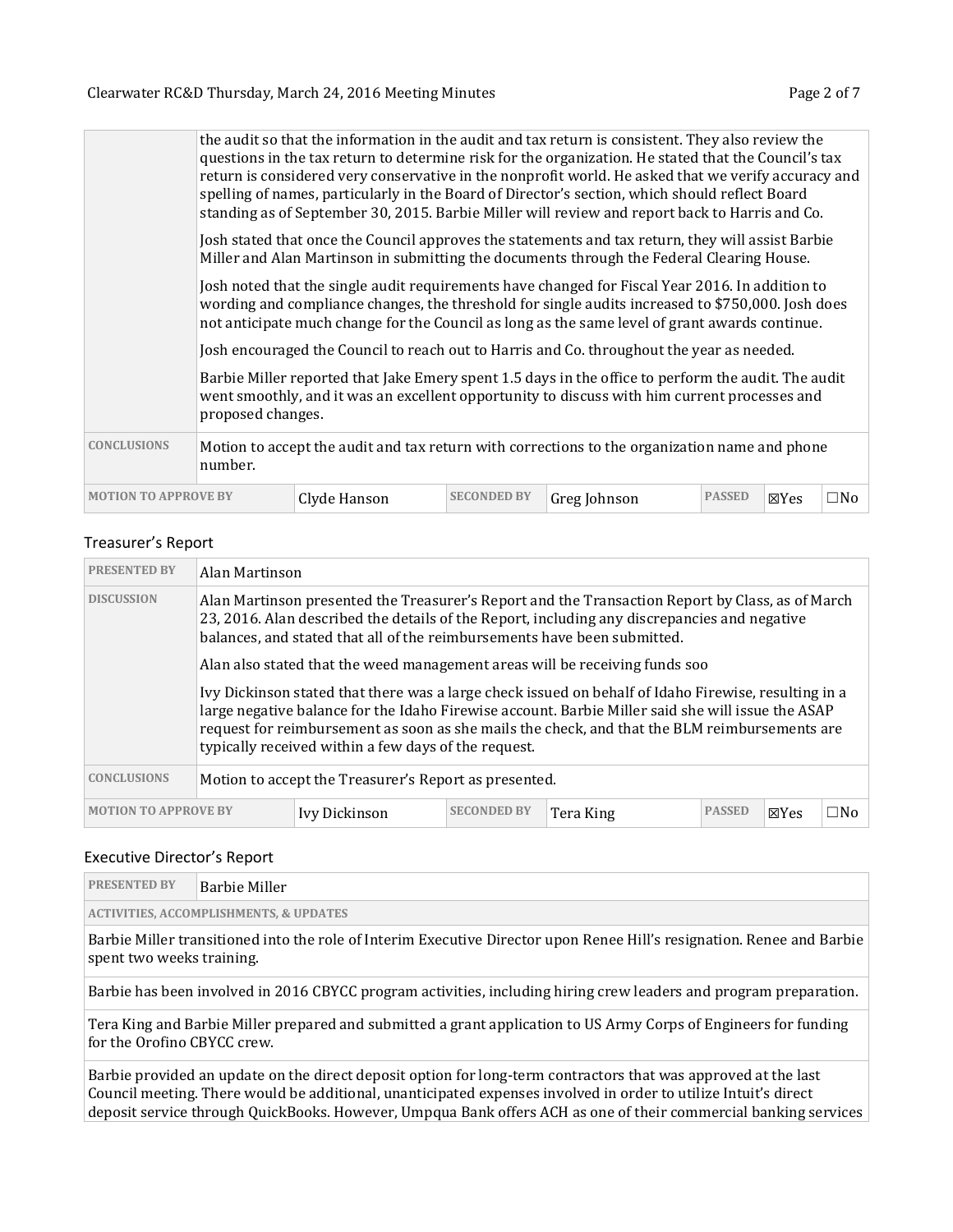at no additional charge based on the account type that the Council has. Barbie will review the process changes that will be needed in order to utilize the service and present the process to the bank account signers for feedback.

Alan Martinson, Ivy Dickinson, Jim Boland, Clyde Hanson, and Tera King are now the signers on the Council's Umpqua bank accounts.

Barbie has been continuing to evaluate and streamline processes in order to increase efficiency, reduce redundancy, and ensure accuracy.

#### **EVENTS & MEETINGS**

Process review with Inland NW Food Network – February 18, 2016

Identified communication gaps, refined processes, and implemented event registration form changes in order to automate information processing.

CBYCC overview with Tera King – March 8, 2016

CBC review with Alex Irby, Tera King, and Kelli Rosellini – March 24, 2016

Discussed new Region Cost Share reporting requirements and process improvements.

**EXECUTIVE COMMITTEE VOTES BY EMAIL**

Interim Executive Director Position – Barbie Miller – Approved March 7, 2016

Idaho Firewise Garden Assistant Contract with Jaqueline Correnti – Approved March 15, 2016

#### New Business

#### *Orofino Earth Day 2016 Event – Council Sponsorship Request*

| <b>PRESENTED BY</b>                                                                                                                                      | Alan Martinson                                                                                                                                                                                                                                                                                                                                                                    |               |                    |              |               |                 |      |  |
|----------------------------------------------------------------------------------------------------------------------------------------------------------|-----------------------------------------------------------------------------------------------------------------------------------------------------------------------------------------------------------------------------------------------------------------------------------------------------------------------------------------------------------------------------------|---------------|--------------------|--------------|---------------|-----------------|------|--|
| <b>DISCUSSION</b>                                                                                                                                        | Judy Culver with the BLM requested \$100 sponsorship for the 4 <sup>th</sup> grade Cavendish students to<br>attend the 2016 Orofino Earth Day Event. Barbie Miller noted that the Council provided a \$200<br>sponsorship for the 2015 event with no specific school designation.<br>Alan Martinson stated that the Council has room in their budget to provide this sponsorship. |               |                    |              |               |                 |      |  |
| <b>CONCLUSIONS</b><br>Motion to provide \$100 sponsorship for 2016 Orofino Earth Day event to be used as needed, with<br>no specific school designation. |                                                                                                                                                                                                                                                                                                                                                                                   |               |                    |              |               |                 |      |  |
| <b>MOTION TO APPROVE BY</b>                                                                                                                              |                                                                                                                                                                                                                                                                                                                                                                                   | Ivy Dickinson | <b>SECONDED BY</b> | Clyde Hanson | <b>PASSED</b> | $\boxtimes$ Yes | ∐No. |  |

#### *Clearwater Basin Collaborative CBYCC 2016 Overview*

| <b>PRESENTED BY</b> | Tera King                                                                                                                                                                                                                                                                                                                                                                                                                                                                                                                                                                                                                                                                                                                  |
|---------------------|----------------------------------------------------------------------------------------------------------------------------------------------------------------------------------------------------------------------------------------------------------------------------------------------------------------------------------------------------------------------------------------------------------------------------------------------------------------------------------------------------------------------------------------------------------------------------------------------------------------------------------------------------------------------------------------------------------------------------|
| <b>DISCUSSION</b>   | Tera King provided an overview of the 2016 CBC Youth Conservation Corp program and stated that<br>there will be several things coming through for Council approval. There will be 5 crews this year - 1<br>in Pierce, 1 in Orofino, 1 in Grangeville, and 2 in Kooskia. There will be 4 youth ages 16-18 and 1<br>adult crew leader per crew.                                                                                                                                                                                                                                                                                                                                                                              |
|                     | Tera stated that the legwork Renee Hill did last year to develop the HR and insurance pieces of the<br>CBYCC program has provided a great jumping off point for this year. Barbie Miller is researching<br>additional questions that have popped up for this year. The CBYCC team is reviewing the employee<br>handbook and safety guidelines, and have been putting together crew schedules. Tera reported that<br>the success from previous years has generated enough interest that the program partners are now<br>requesting assistance from the CBYCC rather than the CBYCC having to seek out work. The BLM,<br>Army Corps of Engineers, and US Forest Service will all participate in the program again this year. |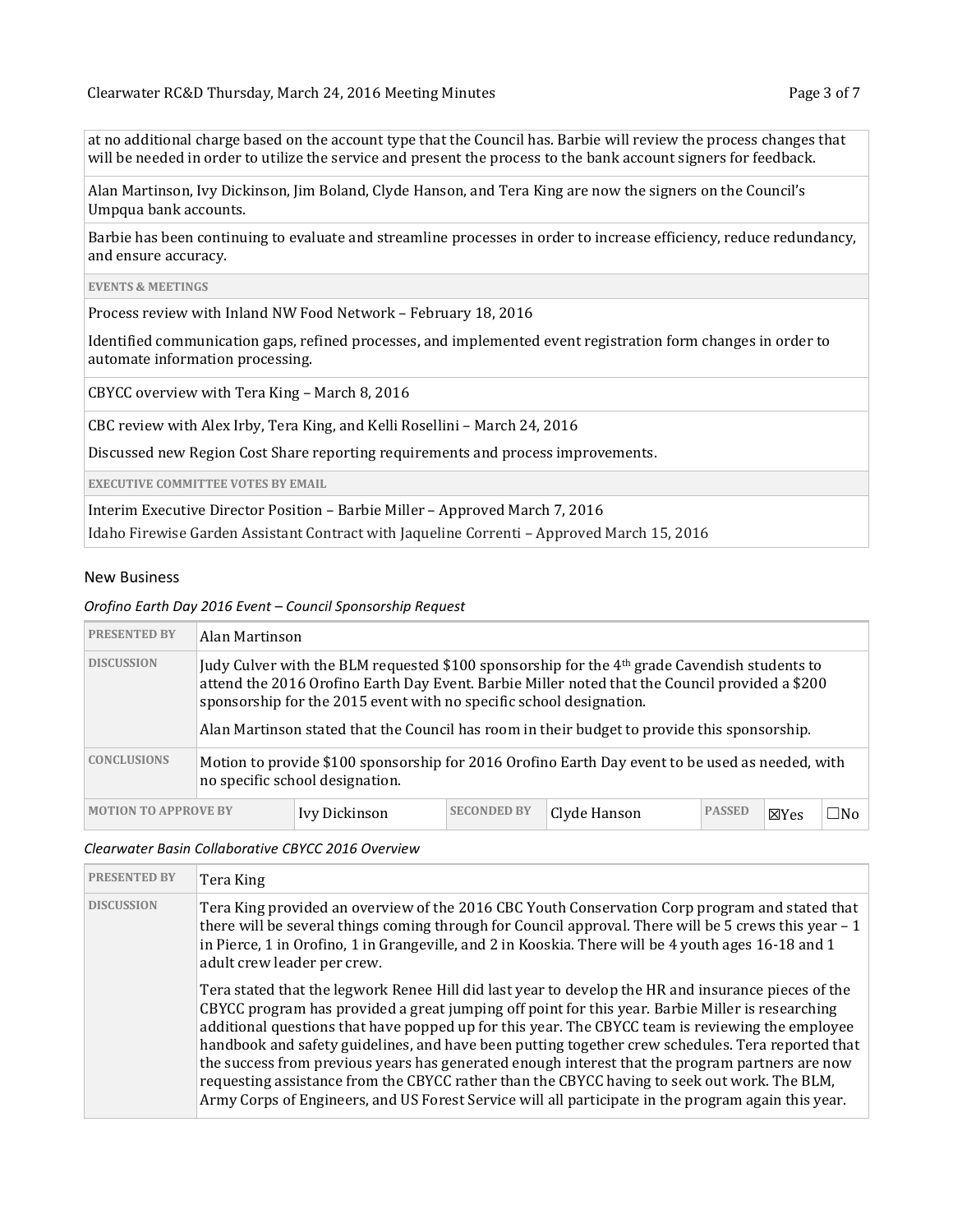| The Department of Labor is offering their WIA Work Experience program again this year, which<br>pays the wages for youth that qualify for the program. Tera spoke with a lady for vocational rehab<br>for the State of Idaho. She said that the legislation that authorizes the WIA program is expiring after                                                                                                                                                                                                                                                                                                                             |
|-------------------------------------------------------------------------------------------------------------------------------------------------------------------------------------------------------------------------------------------------------------------------------------------------------------------------------------------------------------------------------------------------------------------------------------------------------------------------------------------------------------------------------------------------------------------------------------------------------------------------------------------|
| this year, but it will be replaced by a similar program that includes assistance for disabled youth.<br>They are interested in having the vocational rehab program sponsor a week long residency through<br>the CBYCC program.                                                                                                                                                                                                                                                                                                                                                                                                            |
| Alex Irby reported that the maturity of the CBYCC program is astounding, and he highly encourages<br>everyone to attend the end-of-the-year program if possible. He said that the more that we can offer<br>the youth in the Clearwater Basin, the better.                                                                                                                                                                                                                                                                                                                                                                                |
| Jim Boland asked if there are plans to have a Palouse crew. Tera explained that it has been<br>discussed, but the primary reasons it has not been offered yet is because it is technically a<br>Clearwater Basin youth corps program and because of the logistics involved in the expanded service<br>area. However, they are developing relationships with the USFS Palouse Ranger District with hopes<br>of being able to expand the program to the Palouse area.                                                                                                                                                                       |
| Tera stated that Joyce Dearstyne, the CBYCC operations manager, has already begun outreach with<br>the schools. She is reporting increased turnout at the outreach events, so she is predicting an<br>increase in applications. Barbie will be involved in the crew member interview process, which the<br>CBYCC team expects to be a week-long event.                                                                                                                                                                                                                                                                                    |
| CBYCC crew leaders will begin crew leader training June 6, and crew members will begin June 13.                                                                                                                                                                                                                                                                                                                                                                                                                                                                                                                                           |
| Alex Irby said he did some brainstorming with the Forest Supervisor about offering a similar<br>program for young adults. There are many acres of land that require the use of primitive tools, such<br>as cross cut saws. Alex stated that the program could help increase job opportunities by providing a<br>skill set that is not as common now days. The forest supervisor expressed interest in having crews<br>that remain within the districts, providing trail work and fighting fires, rather than travelling all<br>over the world. The future of the CBYCC program is exciting and Tera's leadership has been<br>outstanding. |
| Tera reported that the crew leaders will acquire chain saw certification through the program this<br>year. Additionally, any 18-year-old crew members will participate in the defensive driving course so<br>that they can provide backup driving assistance.                                                                                                                                                                                                                                                                                                                                                                             |
| Barbie expressed excitement over the crew members that were interviewed. They all stated that<br>they were inspired by invoking change in the youth and how good leadership can have a positive<br>impact.                                                                                                                                                                                                                                                                                                                                                                                                                                |
| When asked if the crews will work in the Elk City area, Tera responded that the CBYCC team is<br>trying to keep the travel time for projects to within 1.5 hours one way, which limits the service area.                                                                                                                                                                                                                                                                                                                                                                                                                                  |

# *Clearwater Basin Collaborative CBYCC 2016 Crew Leader Hiring Recommendation*

| <b>PRESENTED BY</b>                                               | Tera King                                                                                                                                                                                                                                                                                                                                         |                               |  |                                                                                                                                                                                           |               |                 |           |  |
|-------------------------------------------------------------------|---------------------------------------------------------------------------------------------------------------------------------------------------------------------------------------------------------------------------------------------------------------------------------------------------------------------------------------------------|-------------------------------|--|-------------------------------------------------------------------------------------------------------------------------------------------------------------------------------------------|---------------|-----------------|-----------|--|
| <b>DISCUSSION</b>                                                 | The CBYCC team interviewed 3 strong candidates for the 2 crew leader positions in Orofino and<br>Grangeville. The CBYCC team hoped to be able to have a $6th$ crew in Kamiah and would have liked to<br>offer the crew leader position to the $3^{rd}$ candidate, but it is not looking like it will work out to have a<br>Kamiah crew this year. |                               |  |                                                                                                                                                                                           |               |                 |           |  |
| <b>CONCLUSIONS</b>                                                |                                                                                                                                                                                                                                                                                                                                                   |                               |  | Motion to hire Christopher Doupnik as crew leader for the Grangeville-based CBYCC crew at \$18 per<br>hour and Daniel Fleming as crew leader for the Orofino-based crew at \$18 per hour. |               |                 |           |  |
|                                                                   |                                                                                                                                                                                                                                                                                                                                                   | Tera abstained from the vote. |  |                                                                                                                                                                                           |               |                 |           |  |
| <b>MOTION TO APPROVE BY</b><br><b>SECONDED BY</b><br>Clyde Hanson |                                                                                                                                                                                                                                                                                                                                                   |                               |  | Alan Martinson                                                                                                                                                                            | <b>PASSED</b> | ⊠Yes            | $\Box$ No |  |
| <b>ACTION ITEMS</b>                                               |                                                                                                                                                                                                                                                                                                                                                   |                               |  | <b>PERSON RESPONSIBLE</b>                                                                                                                                                                 |               | <b>DEADLINE</b> |           |  |
| Present offer letters to crew leaders                             |                                                                                                                                                                                                                                                                                                                                                   |                               |  | <b>Barbie Miller</b>                                                                                                                                                                      |               |                 |           |  |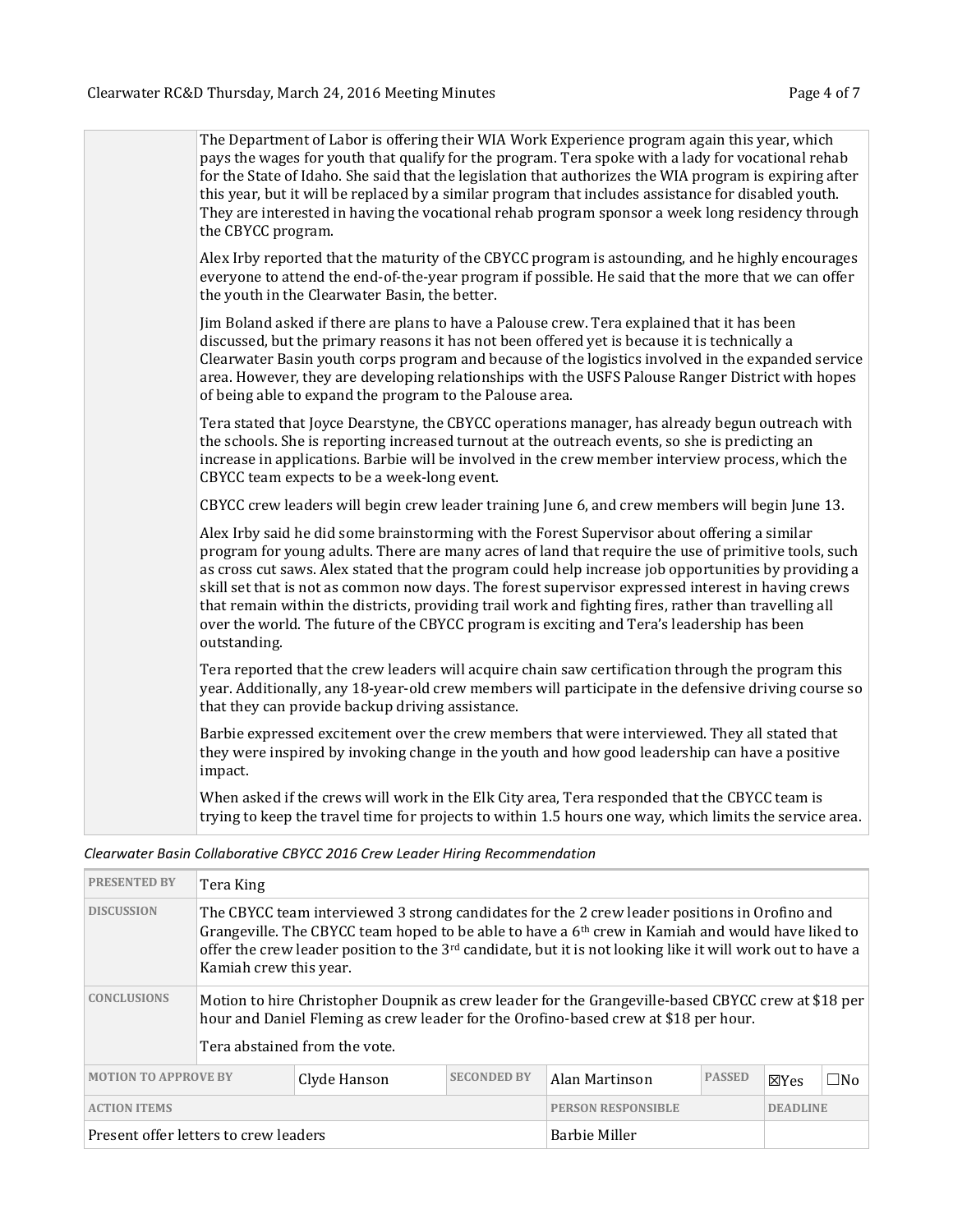| <b>PRESENTED BY</b>                                                     | Tera King                                                                                                                                                                                                                                                                                                                                                                                                                                                                                                                                                                                      |                      |               |                           |           |                 |  |  |
|-------------------------------------------------------------------------|------------------------------------------------------------------------------------------------------------------------------------------------------------------------------------------------------------------------------------------------------------------------------------------------------------------------------------------------------------------------------------------------------------------------------------------------------------------------------------------------------------------------------------------------------------------------------------------------|----------------------|---------------|---------------------------|-----------|-----------------|--|--|
| <b>DISCUSSION</b>                                                       | Framing Our Community (FOC) is the operations manager for the CBYCC program. The contract has<br>been in place since 2013. The main change to the contract this year is that time cards will need to be<br>submitted weekly in order to meet the WIA program requirements. FOC is hiring Nathaniel Davis, a<br>2016 CBYCC crew leader, for some preseason planning assistance. They are paying Nathaniel the<br>same rate that he will be getting as a CBYCC crew leader. FOC will revise the budget portion of the<br>contract to reflect the pay raise that was approved a couple weeks ago. |                      |               |                           |           |                 |  |  |
| <b>CONCLUSIONS</b>                                                      | The Council reviewed the contract but will wait to vote on the contract renewal until the revised<br>budget is included.                                                                                                                                                                                                                                                                                                                                                                                                                                                                       |                      |               |                           |           |                 |  |  |
| <b>MOTION TO APPROVE BY</b>                                             |                                                                                                                                                                                                                                                                                                                                                                                                                                                                                                                                                                                                |                      | <b>PASSED</b> | $\Box$ Yes                | $\Box$ No |                 |  |  |
| <b>ACTION ITEMS</b>                                                     |                                                                                                                                                                                                                                                                                                                                                                                                                                                                                                                                                                                                |                      |               | <b>PERSON RESPONSIBLE</b> |           | <b>DEADLINE</b> |  |  |
| Send contract with revised budget to Barbie Miller                      |                                                                                                                                                                                                                                                                                                                                                                                                                                                                                                                                                                                                |                      | Tera King     |                           | 3/31/16   |                 |  |  |
| Forward the revised contract to the Executive Committee for<br>approval |                                                                                                                                                                                                                                                                                                                                                                                                                                                                                                                                                                                                | <b>Barbie Miller</b> |               |                           |           |                 |  |  |

### *Clearwater Basin Collaborative CBYCC Operations Manager Contract Renewal*

## *Clearwater Basin Collaborative CFLRP Coordinator Contract Renewal*

| <b>PRESENTED BY</b>                                                                 | Alex Irby                                                                                                                                                                                                                                                                                                     |  |  |  |  |                 |     |  |  |  |
|-------------------------------------------------------------------------------------|---------------------------------------------------------------------------------------------------------------------------------------------------------------------------------------------------------------------------------------------------------------------------------------------------------------|--|--|--|--|-----------------|-----|--|--|--|
| <b>DISCUSSION</b>                                                                   | The CFLRP coordinator professional services contract with Northwest Management is up for<br>renewal. The Clearwater Basin Collaborative has been very pleased with the services that<br>Northwest Management has provided for the CFLRP project. The contract remains the same, only<br>the date has changed. |  |  |  |  |                 |     |  |  |  |
| <b>CONCLUSIONS</b>                                                                  | Motion to approve to renew the CFLRP coordinator contract with Northwest Management.<br>Tera abstained from the vote.                                                                                                                                                                                         |  |  |  |  |                 |     |  |  |  |
| <b>SECONDED BY</b><br><b>MOTION TO APPROVE BY</b><br>Alan Martinson<br>Clyde Hanson |                                                                                                                                                                                                                                                                                                               |  |  |  |  | $\boxtimes$ Yes | ⊟No |  |  |  |

### *Clearwater Basin Collaborative WHRI Field Staff Employment Proposal*

| <b>PRESENTED BY</b> | Alex Irby and Kelli Rosellini                                                                                                                                                                                                                                                                                                                                                                                                                                                                                                                                                                                                 |  |  |  |
|---------------------|-------------------------------------------------------------------------------------------------------------------------------------------------------------------------------------------------------------------------------------------------------------------------------------------------------------------------------------------------------------------------------------------------------------------------------------------------------------------------------------------------------------------------------------------------------------------------------------------------------------------------------|--|--|--|
| <b>DISCUSSION</b>   | Alex Irby provided a brief update of the Clearwater Basin Collaborative (CBC) Wildlife Habitat<br>Restoration Initiative (WHRI) project activities. He stated that the project has reached a stage now<br>that expands beyond the elk capture stage. Preliminary studies so far demonstrate the importance<br>of nutrition to animal performance. They would like hire two field crews to go out in the field during<br>the summers of 2016 and 2017 to collect vegetation samples so that the nutritional value can be<br>tested.                                                                                            |  |  |  |
|                     | Kelli Rosellini provided more details and some handouts regarding the vegetation technician<br>program. The technicians will collect samples from random, computer-chosen locations throughout<br>the Clearwater Basin in order to validate the vegetation modeling efforts being conducted. They<br>anticipate the project to occur from mid-May through September. There will be two crews, with a<br>total of five technicians. One technician will be employed by the University of Idaho. Additionally,<br>one of the technicians will remain through October in order to prepare the clippings for the<br>laboratories. |  |  |  |
|                     | The CBC WHRI vegetation technician program will be a collaborative effort with John and Rachel<br>Cook, Idaho Department of Fish and Game (IDFG), the University of Idaho, and the Council. IDFG will<br>recruit applicants, make hiring recommendations, and provide transportation for the crews. John<br>and Rachel Cook and IDFG will develop the collection protocols, supervise, train, and manage the<br>crew. Zach Swearingen, Regional Biologist with IDFG, will supervise the technicians. The CBC would                                                                                                            |  |  |  |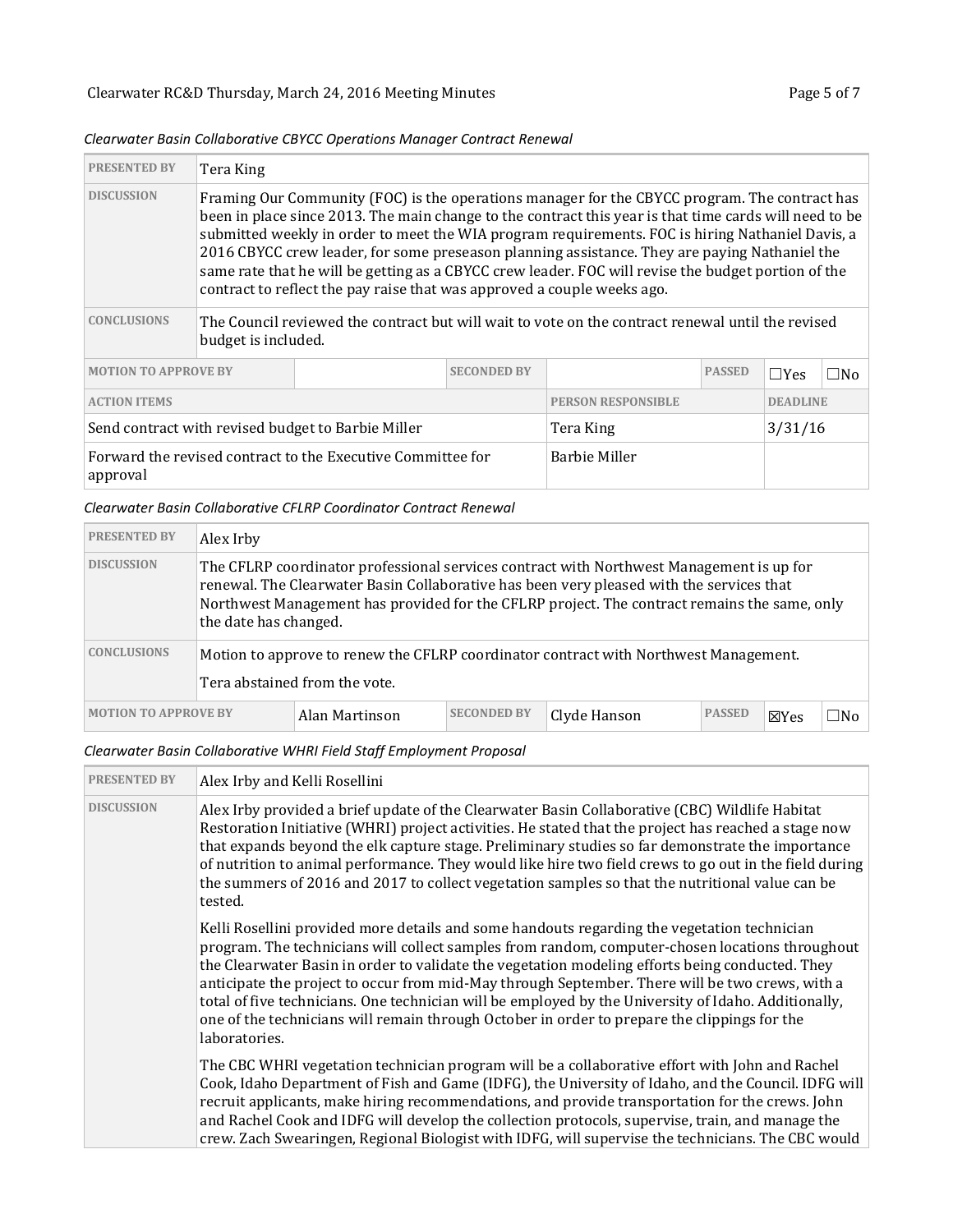| Committee for approval.     |                                                                                                                                                                                                                                                                                                                                                                                                                                                                                                                                                                                                                                                                                                                                                                                                                                                                                                                                                                                                                                                                                                                                                                                                                                                                                                                                                                         | Provide copy of IDFG training program and vegetation technician<br>program outline to Barbie so she can forward it to the Executive                                                                                                                                                                                                                                                                                       |                                                                                       | Kelli Rosellini                                                                                                                                                                                                                                                                                                                                                                                                                                                                                                                                                                                                               |               |                 |              |  |  |
|-----------------------------|-------------------------------------------------------------------------------------------------------------------------------------------------------------------------------------------------------------------------------------------------------------------------------------------------------------------------------------------------------------------------------------------------------------------------------------------------------------------------------------------------------------------------------------------------------------------------------------------------------------------------------------------------------------------------------------------------------------------------------------------------------------------------------------------------------------------------------------------------------------------------------------------------------------------------------------------------------------------------------------------------------------------------------------------------------------------------------------------------------------------------------------------------------------------------------------------------------------------------------------------------------------------------------------------------------------------------------------------------------------------------|---------------------------------------------------------------------------------------------------------------------------------------------------------------------------------------------------------------------------------------------------------------------------------------------------------------------------------------------------------------------------------------------------------------------------|---------------------------------------------------------------------------------------|-------------------------------------------------------------------------------------------------------------------------------------------------------------------------------------------------------------------------------------------------------------------------------------------------------------------------------------------------------------------------------------------------------------------------------------------------------------------------------------------------------------------------------------------------------------------------------------------------------------------------------|---------------|-----------------|--------------|--|--|
| <b>ACTION ITEMS</b>         |                                                                                                                                                                                                                                                                                                                                                                                                                                                                                                                                                                                                                                                                                                                                                                                                                                                                                                                                                                                                                                                                                                                                                                                                                                                                                                                                                                         |                                                                                                                                                                                                                                                                                                                                                                                                                           |                                                                                       | <b>PERSON RESPONSIBLE</b>                                                                                                                                                                                                                                                                                                                                                                                                                                                                                                                                                                                                     |               | <b>DEADLINE</b> |              |  |  |
| <b>MOTION TO APPROVE BY</b> |                                                                                                                                                                                                                                                                                                                                                                                                                                                                                                                                                                                                                                                                                                                                                                                                                                                                                                                                                                                                                                                                                                                                                                                                                                                                                                                                                                         | Clyde Hanson                                                                                                                                                                                                                                                                                                                                                                                                              | <b>SECONDED BY</b>                                                                    | Greg Johnson                                                                                                                                                                                                                                                                                                                                                                                                                                                                                                                                                                                                                  | <b>PASSED</b> | ⊠Yes            | $\square$ No |  |  |
| <b>CONCLUSIONS</b>          |                                                                                                                                                                                                                                                                                                                                                                                                                                                                                                                                                                                                                                                                                                                                                                                                                                                                                                                                                                                                                                                                                                                                                                                                                                                                                                                                                                         | Clearwater Basin Collaborative to work out the details.                                                                                                                                                                                                                                                                                                                                                                   | Motion to approve to concept the WHRI vegetation technician program and work with the |                                                                                                                                                                                                                                                                                                                                                                                                                                                                                                                                                                                                                               |               |                 |              |  |  |
|                             | Ivy requested that the safety issues be mapped out and that they hire high-caliber employees that<br>have a level of maturity and responsibility that will allow them to safely handle the nature of work<br>involved. She also expressed concern over the low wages. Kelli stated that IDFG's perspective is that<br>there are many young people that enjoy getting out in the backwoods and jump at opportunities<br>such as this because it is like a paid vacation for them.<br>Before the CBC puts more time and effort into planning the program, they would like to get the<br>Council's approval to go forward with the program. They realize there are a few details to work out<br>yet, but the skeleton of the program is already in place. Kelli stated that she will do whatever she<br>can do to make this work, and work closely with Barbie Miller on the HR piece.<br>Jim Boland stated that this program appears to fits into the mission of what the Council does—<br>developing and conserving resources.<br>Ivy requested that we evaluate the amount of Council time involved in order to determine if the<br>10% admin fee is appropriate compensation for the amount of time spent on the project. Tera King<br>added that the CBYCC program pays for half of the Council's payroll expenses that are directly<br>related to the CBYCC program. |                                                                                                                                                                                                                                                                                                                                                                                                                           |                                                                                       |                                                                                                                                                                                                                                                                                                                                                                                                                                                                                                                                                                                                                               |               |                 |              |  |  |
|                             |                                                                                                                                                                                                                                                                                                                                                                                                                                                                                                                                                                                                                                                                                                                                                                                                                                                                                                                                                                                                                                                                                                                                                                                                                                                                                                                                                                         |                                                                                                                                                                                                                                                                                                                                                                                                                           |                                                                                       |                                                                                                                                                                                                                                                                                                                                                                                                                                                                                                                                                                                                                               |               |                 |              |  |  |
|                             |                                                                                                                                                                                                                                                                                                                                                                                                                                                                                                                                                                                                                                                                                                                                                                                                                                                                                                                                                                                                                                                                                                                                                                                                                                                                                                                                                                         |                                                                                                                                                                                                                                                                                                                                                                                                                           |                                                                                       |                                                                                                                                                                                                                                                                                                                                                                                                                                                                                                                                                                                                                               |               |                 |              |  |  |
|                             |                                                                                                                                                                                                                                                                                                                                                                                                                                                                                                                                                                                                                                                                                                                                                                                                                                                                                                                                                                                                                                                                                                                                                                                                                                                                                                                                                                         | technician program after the CBYCC employee handbook.                                                                                                                                                                                                                                                                                                                                                                     |                                                                                       | Kelli stated that they would like to model the employee handbook for the WHRI vegetation                                                                                                                                                                                                                                                                                                                                                                                                                                                                                                                                      |               |                 |              |  |  |
|                             |                                                                                                                                                                                                                                                                                                                                                                                                                                                                                                                                                                                                                                                                                                                                                                                                                                                                                                                                                                                                                                                                                                                                                                                                                                                                                                                                                                         | may possibly conflict with college schedules.                                                                                                                                                                                                                                                                                                                                                                             |                                                                                       | Kelli stated that the technicians they hire must be enrolled in a degree program working towards a<br>biology-related degree. Ivy pointed out that the proposed schedule of working through September                                                                                                                                                                                                                                                                                                                                                                                                                         |               |                 |              |  |  |
|                             |                                                                                                                                                                                                                                                                                                                                                                                                                                                                                                                                                                                                                                                                                                                                                                                                                                                                                                                                                                                                                                                                                                                                                                                                                                                                                                                                                                         | Ivy Dickinson expressed concerns over making sure that safety precautions are taken due to the<br>nature of working in the back country. Kelli stated that IDFG is required to provide a week's worth<br>of training before they deploy people into the field. ATV training is included. Kelli said that she can<br>get a copy of the standard training program so that the Council is aware of what training is covered. |                                                                                       |                                                                                                                                                                                                                                                                                                                                                                                                                                                                                                                                                                                                                               |               |                 |              |  |  |
|                             |                                                                                                                                                                                                                                                                                                                                                                                                                                                                                                                                                                                                                                                                                                                                                                                                                                                                                                                                                                                                                                                                                                                                                                                                                                                                                                                                                                         | such as disposables, bags, etc.                                                                                                                                                                                                                                                                                                                                                                                           |                                                                                       | like to model the employment piece of the vegetation technician program after the CBYCC program.<br>They would like for the Council to assume the hiring, HR management, payroll functions, and<br>insurance for the employees. Kelli provided a budget estimate for the HR piece of the program. They<br>anticipate the total expenses incurred by the CBC to be approximately \$76,000. The CBC will pay for<br>the expenses out of their budget. Kelli stated that IDFG will cover all the operational costs, such as<br>vehicles, ATVs, backpacks, equipment, etc. However, CBC will provide actual collection equipment, |               |                 |              |  |  |

# Old Business

# *Committee Restructure Planning Discussion*

| <b>PRESENTED BY</b>         | Ivy Dickinson                                                                                                                         |              |                    |                |               |                 |       |  |  |
|-----------------------------|---------------------------------------------------------------------------------------------------------------------------------------|--------------|--------------------|----------------|---------------|-----------------|-------|--|--|
| <b>CONCLUSIONS</b>          | Motion to table old business until next meeting so that the Executive Committee may deliberate on<br>the Executive Director position. |              |                    |                |               |                 |       |  |  |
| <b>MOTION TO APPROVE BY</b> |                                                                                                                                       | Clyde Hanson | <b>SECONDED BY</b> | Alan Martinson | <b>PASSED</b> | $\boxtimes$ Yes | ∃No l |  |  |